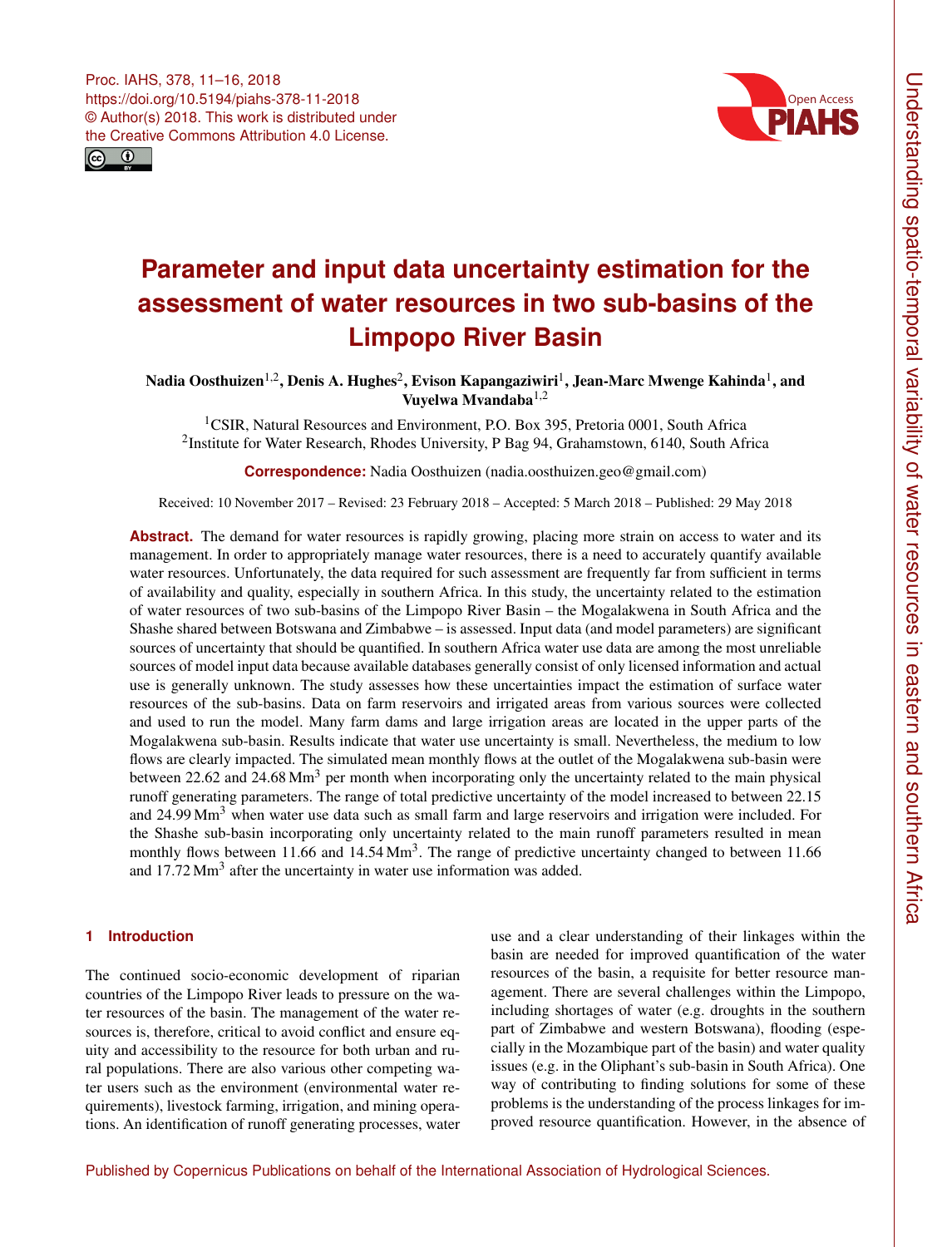

**Figure 1.** Map of the Mogalakwena (a) and Shashe (b) sub-basins and their locations in the Limpopo River Basin.

historical observed data (large parts of the basin are virtually ungauged) of the different aspects of the hydrology of the basin (such as rainfall, streamflow, water use, etc.) hydrological models are generally used to generate data and information that inform management and policy decision making.

Ideally, any hydrological model should be based on a sound conceptual understanding of the processes operating in the basin and should be backed by quantitative information that can be used for the parameterization of the model (Hughes et al., 2006, 2010). However, these data are often inadequate in many sub-basins, necessitating the incorporation of the uncertainty related to the estimation process. Given the diversity of the four riparian countries on data collection and management, the quantity and quality of the data in the basin varies and therefore a framework that incorporates estimates of uncertainty should be applied to deal with this challenge. Earlier studies (e.g. Matji and Görgens, 2001) have generally concentrated on the main stem of the basin and this study explains the possible uncertainty related to the modelling process.

#### **2 Study Area**

Two physically and socio-economically contrasting subbasins were chosen for the study (Fig. 1). The Mogalakwena River rises as the Nyl River south of Mokopane flows northwards into the Limpopo (Busari, 2008). The Mogalakwena sub-basin, with a drainage area of  $19400 \text{ km}^2$ , is located in South Africa and is very densely populated and industrialized incorporating the towns of Modimolle, Mookgopong, and Mokopane (Fig. 1a). The Shashe sub-basin (Fig. 1b), shared between Botswana and Zimbabwe, rises on the border of the two countries. It flows south, past Francistown (in Botswana) where after the flow changes to a south-easterly direction along the border for about 362 km until it flows into the Limpopo River.

While the sub-basins are near one another, they however have different physical characteristics such as rainfall, evaporation, soils, geology and land cover which, in turn, influence the runoff rates, water use, and abstractions. Also, since the catchments are located in different countries, the data collection methods vary affecting the data quality and availability. In South Africa, hydrological data can be accessed freely from sources such as the Water Resources Studies (1990, 2005 and 2012), national departments such as the Department of Water and Sanitation (DWS) and the Department of Agriculture, Forestry and Fisheries (DAFF), whereas hydrological data for Botswana and Zimbabwe are more difficult to access, the records of poorer quality often with missing values, and large areas are ungauged. The two study areas are therefore chosen to show the impacts of different physical and hydro-climatic data conditions on estimated water resources.

### **3 Data and Methodology**

The Pitman model has been widely used for water resources assessment in most of the southern Africa region since its development in the early 1970s (Wilk and Hughes, 2002). The Spatial and Time Series Information Modelling (SPATSIM, Hughes and Forsyth, 2006) version of the Pitman model (Pitman, 1973) was used to quantify water resources of the se-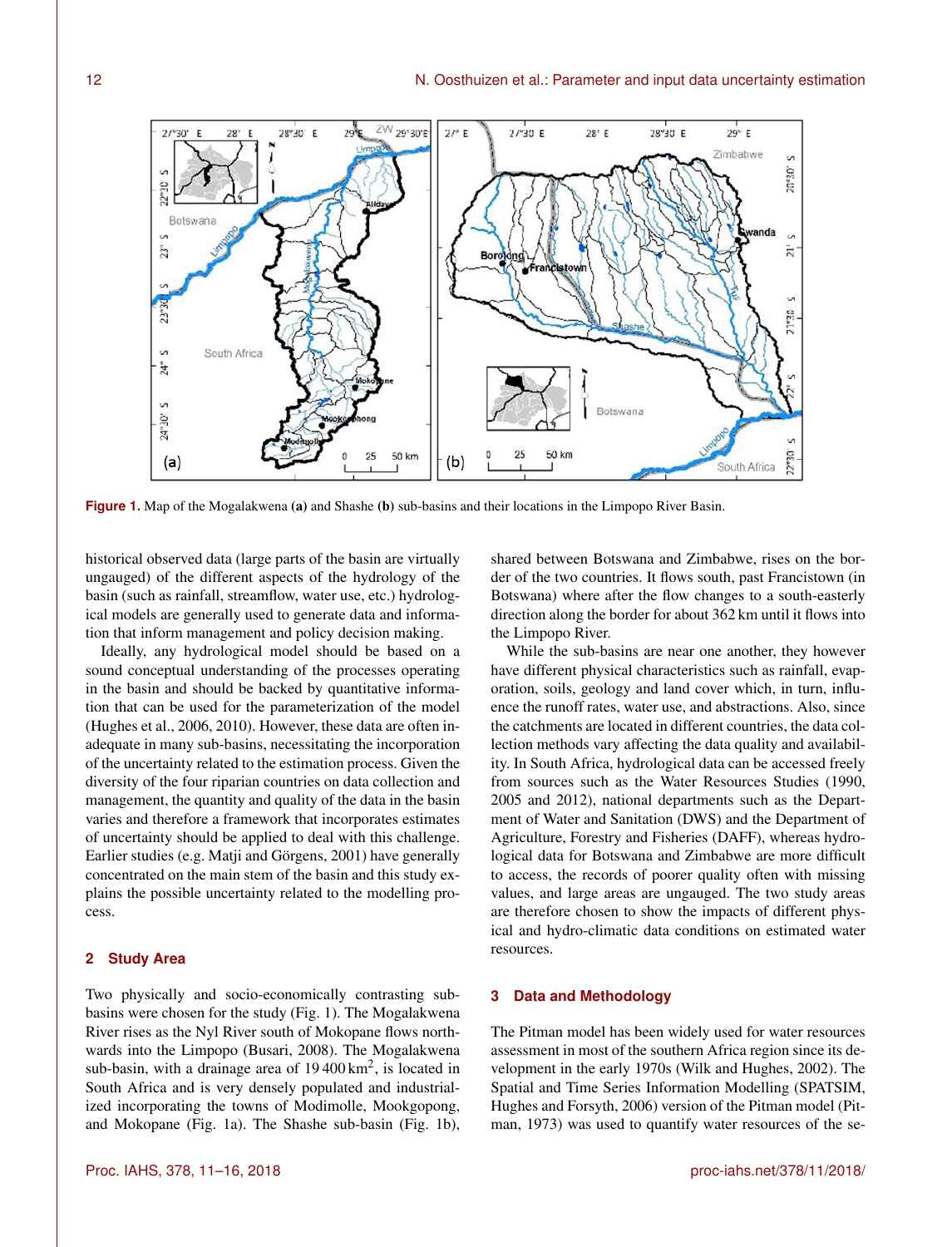#### N. Oosthuizen et al.: Parameter and input data uncertainty estimation 13

lected sub-basins. It is a conceptual type model with parameters that are associated with components that represent the main hydrological processes (and human impacts) that operate at a sub-basin scale (Hughes et al., 2010). The SPATSIM version of the model is designed to handle multiple model runs that are required to consider uncertainty issues arising from the quantity and quality of the input data (Kapangaziwiri et al., 2012). This version also has explicit surfaceground water interaction routines (Hughes, 2004) and a wetland function. Table 1 shows the main parameters of the model (Hughes et al., 2006).

Runoff is mainly generated by two model functions. The first is an asymmetrical triangular distribution of catchment absorption rates defined by parameters ZMIN, ZAVE and ZMAX. The second function determines the drainage rate from the main moisture storage (S, with a capacity of ST, mm). This storage is depleted by evapotranspiration, interflow and groundwater recharge. The maximum interflow (FT, mm month<sup>-1</sup>) and recharge (GW, mm month<sup>-1</sup>) rates occur at ST, while two power functions (parameters POW and GPOW) determine these rates at lower values of moisture storage (S, mm). Recharge is routed through a groundwater storage function that accounts for evapotranspiration losses, drainage to other catchments and contributions to base flow.

The model also has functions that simulate the impact of human activities like small farm dams, large reservoirs and irrigated agriculture in managed basins. Detailed descriptions of the model can be found in Hughes et al. (2006) and Kapangaziwiri et al. (2012).

### 3.1 Data collection

For this study, the impact of uncertainty related to farm dam and irrigation data was evaluated. The data sources that were used include: the 2012 national water resources assessment study of South Africa (called the WR2012) database, data from the South African Department of Agriculture, Forestry and Fisheries (DAFF) and remote sensing products for the Mogalakwena sub-basin. For Shashe, besides remotely-sensed information, the data from the Limpopo River Basin Monograph study (LIMCOM, 2013) were used.

The farm dam data (and all the other data used in this study) were collected at the scale at which water resources decisions are made (i.e. at the so-called quaternary catchment for the Mogalakwena and at the sub-zone scale for Shashe). In this study, both quaternary and sub-zones are referred to just as catchment. For purposes of simplicity and also based on the model used, the individual small farm dams in each catchment were added up to form one dam at the outlet, whose parameters (e.g. full supply capacity and area) were then subsequently specified and the level of uncertainty where necessary. Only the surface areas of the identified farm dams were estimated from the remote sensing and through a manual digitizing process. The dam capacities had to be calculated using a generalised relationship between capacity and area at full supply level provided by LIMCOM (2013). While many approaches to the estimation of dam capacities could be used (e.g. Sayl et al., 2016; Hughes and Mantel, 2010 and Sawunyama et al., 2006) this equation was chosen since it was applied successfully in the whole of the Limpopo basin, and is given as:

Surface Area = 
$$
0.4 \cdot (Capacity)^{0.7}
$$
 (1)

The calculated volumes were similar to those contain in existing national databases and were therefore assumed adequate to use. For running the uncertainty in the SPATSIM version of the Pitman model, minimum (Min) and maximum (Max) values are required in the model setup. The percentage differences between the average of minimum and maximum of dam volumes or irrigation areas was thus determined to represent the uncertainty. This is given by: [maximum average – minimum average)/maximum average value]  $\times 100$ (Sawunyama et al., 2011).

WR2012 irrigation data for Mogalakwena sub-basin were compared to the data received from the South African Department of Agriculture, Forestry and Fisheries (DAFF) and remotely-sensed data. For the Shashe sub-basin, the LIM-COM (2013) data were also compared to areas digitised in Google Earth.

### 3.2 Uncertainty analysis

The analysis focused on the impact of uncertainties related to the main physical parameters of the runoff generation process and water use data (i.e. irrigation and farm dams) on the estimation of sub-basin water resources. Parameter uncertainties were considered first, before the incorporation of water use uncertainties.

In this study, the parameter values for each run of the model are independently randomly sampled from the inputs by making use of a Normal (defined by the mean and standard deviation) frequency distribution. As soon as a parameter set generates a simulation that satisfies all of the constraints, it is saved to the SPATSIM database (Ndzabandzaba and Hughes, 2017). However, when 1000 output behavioural parameter sets have been found the model terminates. Since the constraints define the uncertainty in the hydrological response behaviour of each of the selected sub-basins (Yadav, et al., 2007; Westerberg et al., 2011, 2014) all of the saved parameter sets represents behavioural responses (Beven, 2012).

#### **4 Results and Discussion**

#### 4.1 Uncertainty results

A significant difference between the irrigation coverage is observed for the Mogalakwena catchments giving relatively huge uncertainty. However, the difference between the irrigated areas sourced from the LIMCOM (2013) compared to the areas digitised from Google Earth is marginal, resulting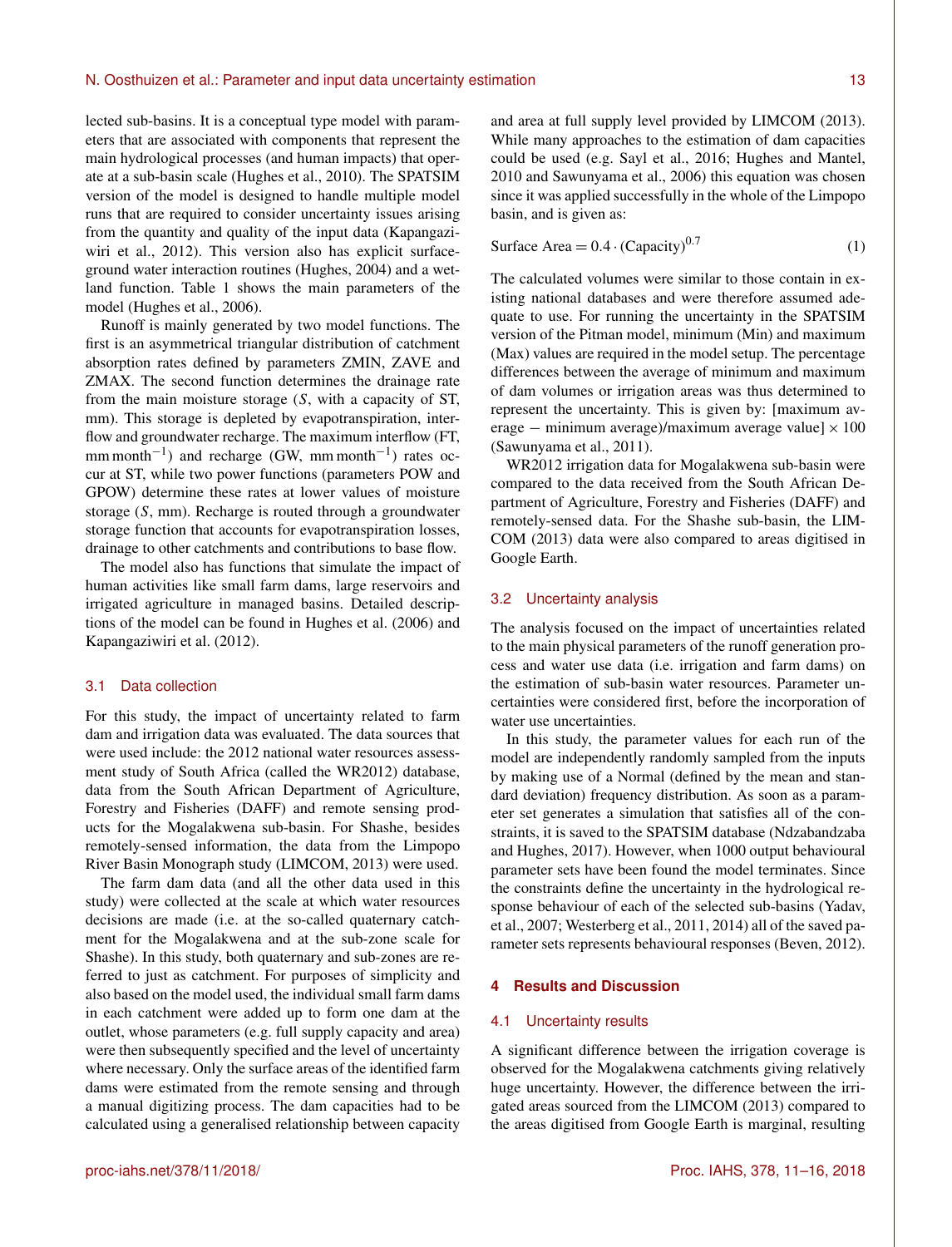**Table 1.** A list of the parameters of the Pitman model including those of the reservoir water balance model (Hughes et al., 2006).

| Parameter         | Units                     | Parameter Description                                                    |
|-------------------|---------------------------|--------------------------------------------------------------------------|
| <b>RDF</b>        |                           | Controls the distribution of total monthly rainfall over four iterations |
| AI                | Fraction                  | Impervious fraction of sub-basin                                         |
| PI1 & PI2         | mm                        | Interception storage for two vegetation types                            |
| <b>AFOR</b>       | $\%$                      | % area of sub-basin under vegetation type 2                              |
| FF                |                           | Ratio of potential evaporation rate for Veg2 relative to Veg1            |
| <b>PEVAP</b>      | mm                        | Annual sub-basin evaporation                                             |
| <b>ZMIN</b>       | $mm$ month <sup>-1</sup>  | Minimum sub-basin absorption rate                                        |
| ZAVE              | $mm$ mm $-1$              | Mean sub-basin absorption rate                                           |
| ZMAX              | $mm$ month <sup>-1</sup>  | Maximum sub-basin absorption rate                                        |
| <b>ST</b>         | mm                        | Maximum moisture storage capacity                                        |
| SL                | mm                        | Minimum moisture storage below which no GW recharge occurs               |
| <b>POW</b>        |                           | Power of the moisture storage – runoff equation                          |
| FT                | $mm$ month <sup>-1</sup>  | Runoff from moisture storage at full capacity (ST)                       |
| <b>GPOW</b>       |                           | Power of the moisture storage – GW recharge equation                     |
| <b>GW</b>         | $mm$ month $^{-1}$        | Maximum ground water recharge at full capacity, ST                       |
| $\boldsymbol{R}$  |                           | Evaporation-moisture storage relationship parameter                      |
| TL                | months                    | Lag of surface and soil moisture                                         |
| CL                | months                    | Channel routing coefficient                                              |
| <b>DDENS</b>      |                           | Drainage density                                                         |
| $\boldsymbol{T}$  | $m^2 d^{-1}$              | Ground water transmissivity                                              |
| S                 |                           | Ground water storativity                                                 |
| GWSlope           |                           | Initial ground water gradient                                            |
| <b>AIRR</b>       | km <sup>2</sup>           | Irrigation area                                                          |
| <b>IWR</b>        | Fraction                  | Irrigation water return flow fraction                                    |
| EffRf             | Fraction                  | Effective rainfall fraction                                              |
| NIrrDmd           | $\mathrm{M}$ l yr $^{-1}$ | Non-irrigation demand from the river                                     |
| <b>MAXDAM</b>     | Ml                        | Small dam storage capacity                                               |
| <b>DAREA</b>      | $\%$                      | Percentage of sub-basin above dams                                       |
| A, B              |                           | Parameters in non-linear dam area-volume relationship                    |
| <b>IrrAreaDmd</b> | km <sup>2</sup>           | Irrigation area from small dams                                          |
| CAP               | Mm <sup>3</sup>           | Reservoir capacity                                                       |
| <b>DEAD</b>       | $\%$                      | Dead storage                                                             |
| INIT              | $\%$                      | Initial storage                                                          |
| $RES$ 1-5         | $\%$                      | Reserve supply levels (percentage of full capacity)                      |
| <b>ABS</b>        | Mm <sup>3</sup>           | Annual abstraction volume                                                |
| <b>COMP</b>       | Mm <sup>3</sup>           | Annual compensation flow volume                                          |

in small uncertainty. Nevertheless, the uncertainty still had an impact on the low flows of the sub-basins. Shashe catchments BS4 and BS5 have little irrigated areas and the difference between the irrigated areas provided by LIMCOM (2013) and manual digitizing was too small to impact the results.

The overall calculated uncertainty of the Mogalakwena sub-basin varied between 30 and 100 % and between 5 and 100 % for the farm dams and irrigation data respectively. For the Shashe sub-basin, where farm dams and irrigation existed, the calculated uncertainty varied between 5 and 90 % and between 10 and 100 % farm dams and irrigation respectively.

# 4.2 Water resources simulation of the Mogalakwena sub-basin

Based solely on the uncertainty related to model parameters, the simulated monthly flows ranged between a minimum of  $21.53$  Mm<sup>3</sup> and a maximum of  $24.68$  Mm<sup>3</sup>; resulting in a mean monthly flow of 22.62 Mm<sup>3</sup>. Results indicate that the whole range of flows (i.e. high, medium and low flows) is impacted when uncertainty related to natural parameters is considered. Adding the uncertainty related to water use (i.e. irrigation and farm dams) data resulted in minimum simulated flows of  $22.15 \text{ Mm}^3$  and a maximum of  $24.99 \text{ Mm}^3$ . High flows are more impacted than low flows.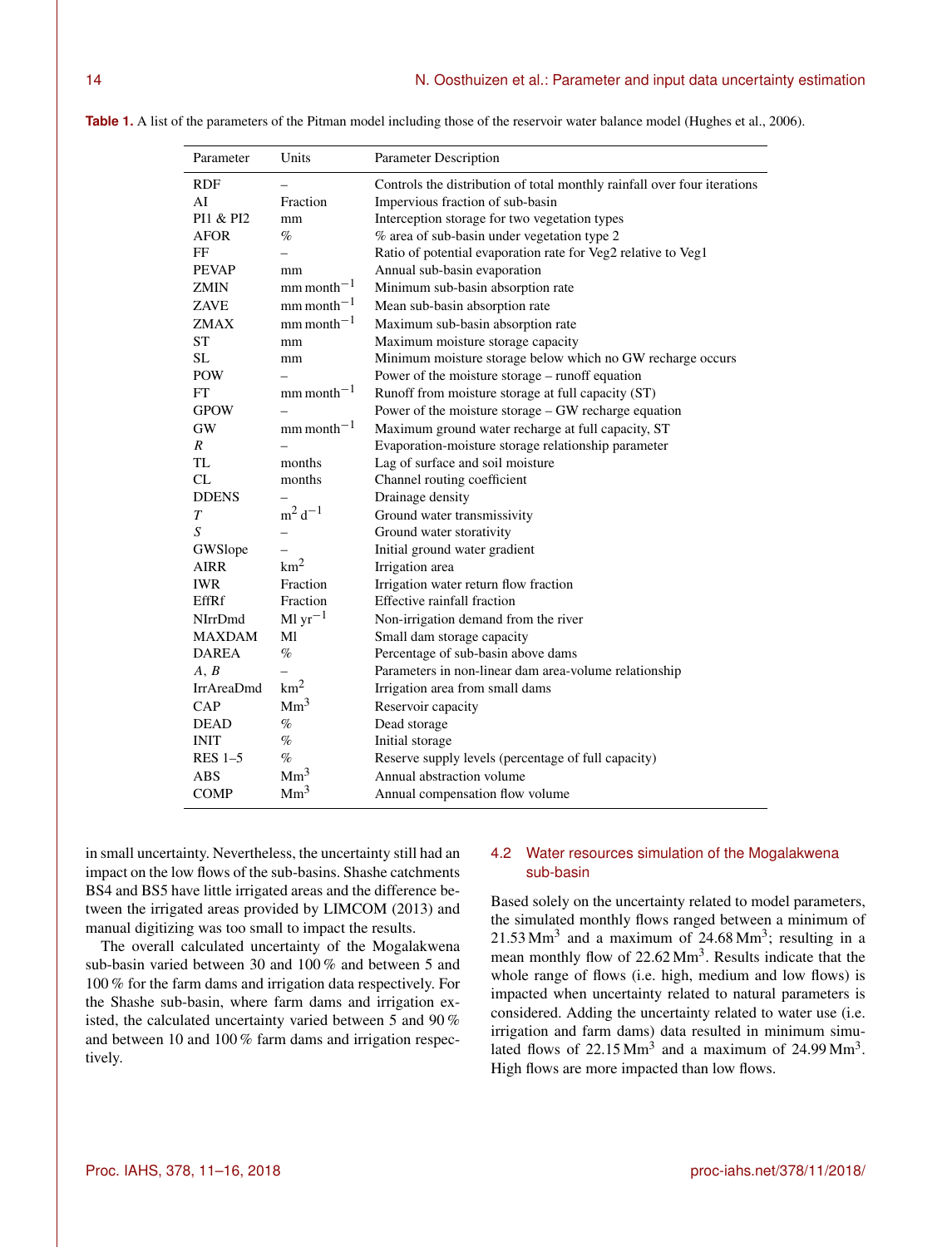#### N. Oosthuizen et al.: Parameter and input data uncertainty estimation 15

## 4.3 Water resources simulation for the Shashe sub-basin

The difference between the model parameters and water use uncertainties is barely noticeable for some catchments of the Shashe. This is because the cumulative volumes of the farm dams was too small to have a noticeable impact on the total predictive uncertainty. The same applies to the irrigation water use uncertainty. Considering uncertainty related to the natural parameters of runoff generation, the simulated mean monthly flow was  $14.54 \text{ Mm}^3$  with a maximum of  $17.15 \text{ Mm}^3$  and a minimum of  $11.66 \text{ Mm}^3$ . When the uncertainty related to the water use data was added the minimum value of the simulated flow remained the same, whereas the maximum increased to  $17.72 \text{ Mm}^3$ .

# **5 Conclusions**

The main objective of the study was to demonstrate that estimated water resources are capable of spanning a wide range of plausible or probable values when considering the uncertainties in model parameter estimation, our understanding of the hydrological processes prevalent in a basin and how those processes are represented in the model as well as the use of limited and often poor quality historical observed data to calibrate the model. This study gives insight into how the simulation of the natural water resources of the Mogalakwena and Shashe sub-basins would be expected to vary when expected uncertainty is incorporated into the estimation process. It can be concluded that uncertainty (in this case related to parameter and water use data) plays an important role in the estimation of water resources as demonstrated in the sub-basins. The uncertainty related to the estimation of water use data tends to affect the medium to low flows more than just considering parameter uncertainty. Farm dams absorb the flows during the high flow season, whereas irrigation would be important during the low flow season. This study provides a limited illustration of how the identification and quantification of parameter and water use uncertainties can provide insight into the possible impacts of using a database such as the national water resources assessment study (WR2012) without examining the quality of the data. This study is a step forward in providing insight into water resources estimations based on the data that are routinely used in the assessment processes without examining the possible impact of the uncertainties related to those data.

**Data availability.** Data not publicly available as they were obtained from a consultant with the express caveat that they would only be used for the project and not shared publicly. However, these data will soon be available on the Limpopo Management Information System (LIMIS) which is managed by the Limpopo River Basin Commission who contracted the consultant to collect the data.

**Competing interests.** The authors declare that they have no conflict of interest.

**Special issue statement.** This article is part of the special issue "Understanding spatio-temporal variability of water resources and the implications for IWRM in semi-arid eastern and southern Africa". It is a result of the IAHS Scientific Assembly 2017, Port Elizabeth, South Africa, 10–14 July 2017.

**Acknowledgements.** This paper forms part of a project titled: "Upstream-Downstream Hydrological Linkages in the Limpopo River Basin" which is funded by the Water Research Commission (WRC) of South Africa (Project No. K5/2439/1) and the CSIR parliamentary grant (ECHS052).

Edited by: Hodson Makurira Reviewed by: Joel Nobert and Donald Rwasoka

# **References**

- Beven, K.: Casual models as multiple working hypotheses about environmental processes, Comptes Rendus – Geoscience, 344, 77–88, 2012.
- Busari, O.: Groundwater in the Limpopo Basin: occurrence, use and impact, Environmental Development and Sustainability, 10, 943– 957, 2008.
- DAFF (Department of Agriculture, Forestry and Fisheries): RSA Irrigation Data, Department of Agriculture, Forestry and Fisheries, Pretoria, South Africa, 2015.
- Hughes, D. and Mantel, S. K.: Estimating the uncertainty in simulating the impacts of small farm dams on streamflow regimes in South Africa, Hydrol. Sci. J., 55, 578–592, 2010.
- Hughes, D. A.: Southern Africa FRIEND The Application of Rainfall-Runoff Models in the SADC Region, Water Research Commission Report No. 235/1/97, Pretoria, South Africa, 1997.
- Hughes, D. A.: Incorporating ground water recharge and discharge functions into an existing monthly rainfall-runoff model, Hydrol. Sci. J., 49, 297–311, 2004.
- Hughes, D. A. and Forsyth, D.: A generic database and spatial interface for the application of hydrological and water resource models, Computers and Geosciences, 32, 1389–1402, 2006.
- Hughes, D. A., Andersson, L., Wilk, J., and Savenije, H. H. G.: Regional calibration of the Pitman model for the Okavango River, J. Hydrol. 331, 30–42, 2006.
- Hughes, D. A., Kapangaziwiri, E., and Sawunyama, T.: Hydrological model uncertainty assessment in southern Africa, J. Hydrol., 387, 221–232, 2010.
- IWR. SPATSIM: Spatial and Time Series Information Modelling Software, Institute for Water Research, Rhodes University, Grahamstown, South Africa, available at: [https://www.ru.ac.za/iwr/](https://www.ru.ac.za/iwr/research/software/) [research/software/,](https://www.ru.ac.za/iwr/research/software/) last access: April 2017.
- Kapangaziwiri, E., Hughes, D. A., and Wagener, T.: Incorporating uncertainty in hydrological predictions for gauged and ungauged basins in southern Africa, Hydrol. Sci. J., 57, 1000–1019, 2012.